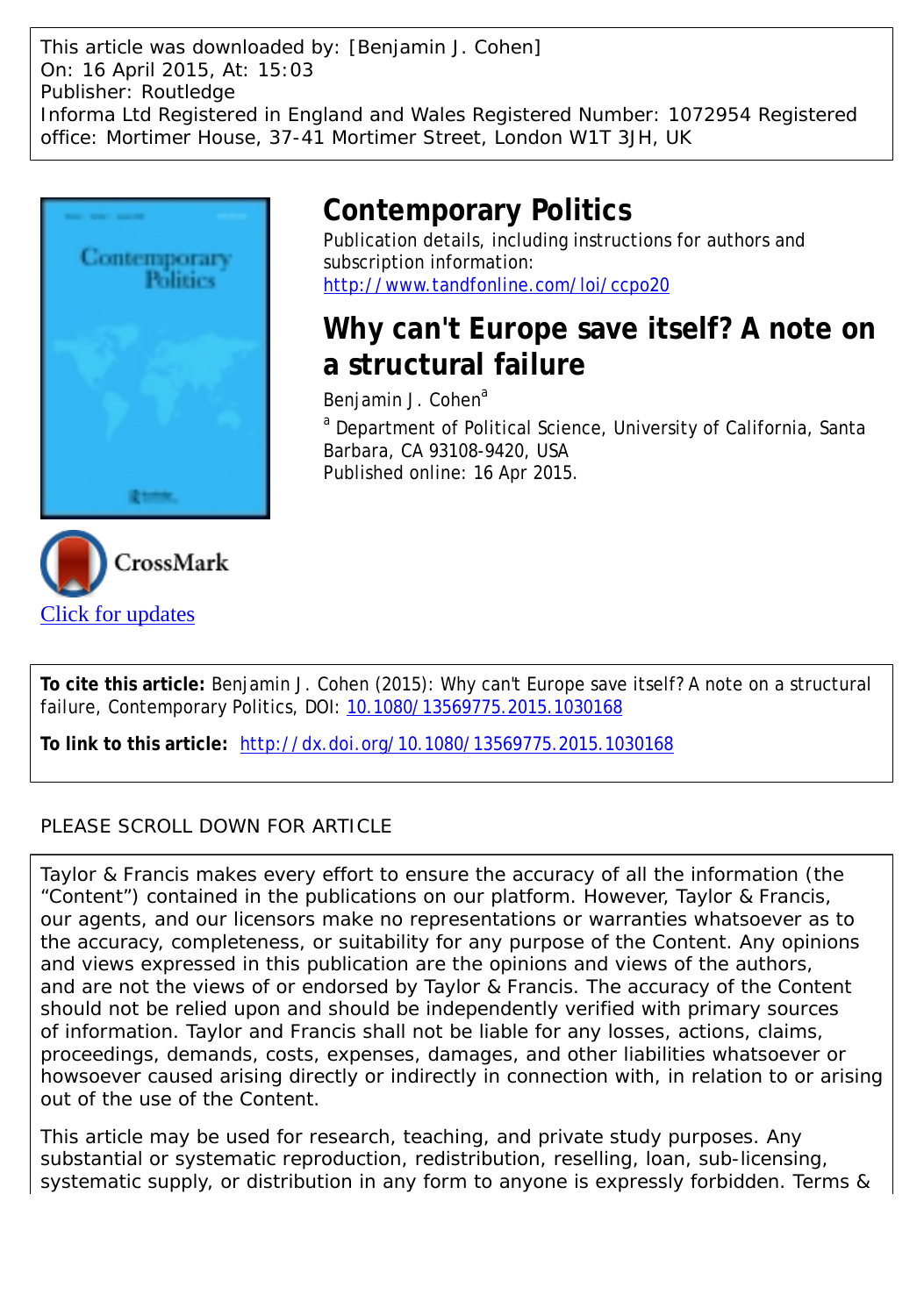Conditions of access and use can be found at [http://www.tandfonline.com/page/terms](http://www.tandfonline.com/page/terms-and-conditions)[and-conditions](http://www.tandfonline.com/page/terms-and-conditions)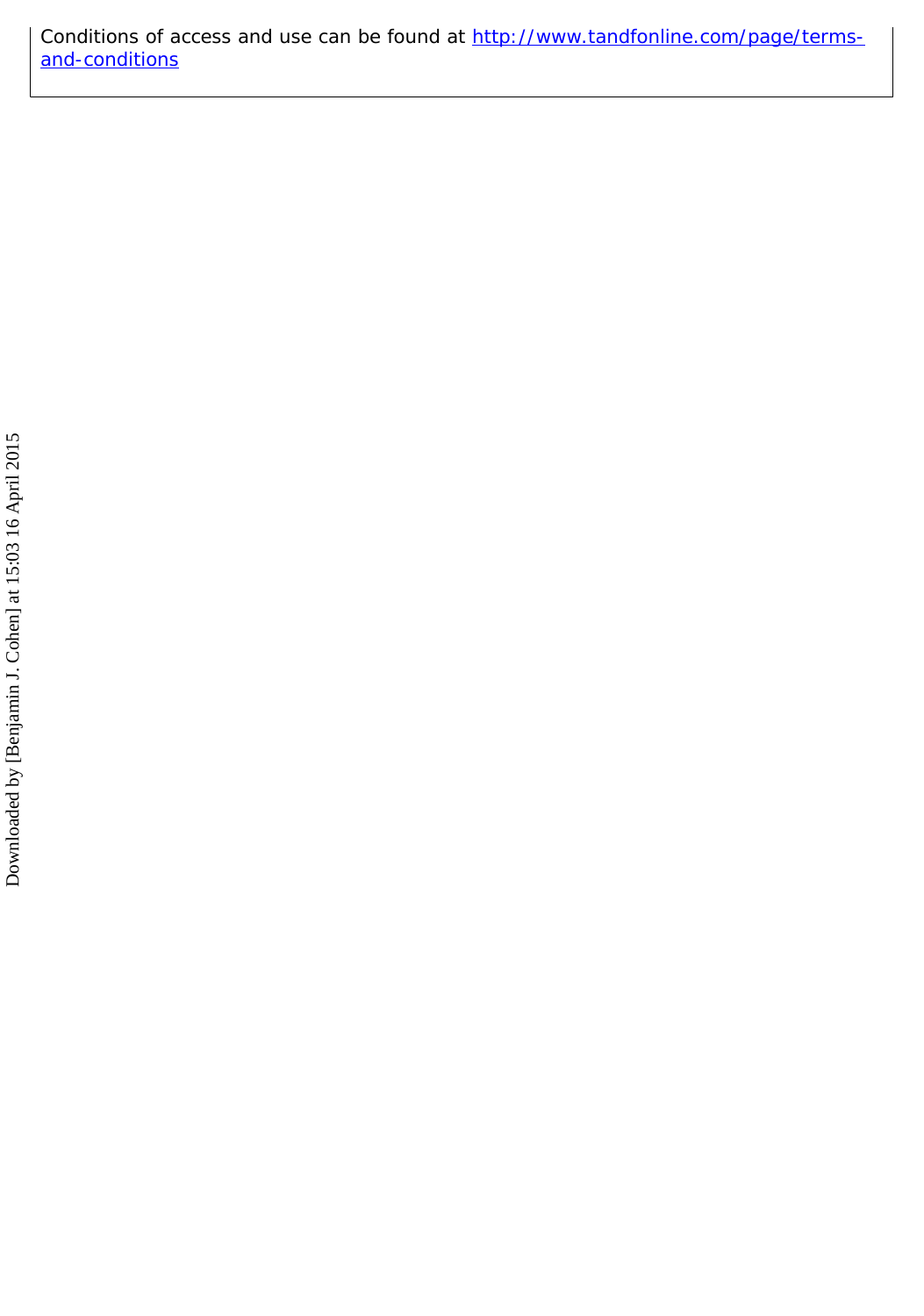### Why can't Europe save itself? A note on a structural failure

Benjamin J. Cohen\*

Department of Political Science, University of California, Santa Barbara, CA 93108-9420, USA

Europe's Economic and Monetary Union (EMU) has been struck by one financial crisis after another. Yes despite many bold new initiatives, instability and uncertainty persist. Why can't Europe save itself? The answer, this chapter argues, lies in a structural failure. EMU lacks a credible mechanism to cope with the threat of imbalances within the group  $-$  a framework to manage the European region's *internal* payments problems. The challenge was foreseen from the beginning. How could a regional monetary union manage the risk of fiscal imbalances among its members? Europe might have turned to the USA for inspiration. For analytical purposes, the USA too can be considered as a regional monetary union comparable to EMU, facing the same fundamental challenge. America's solution was to create a permanent 'transfer union', featuring more or less automatic flows of funds through the federal budget at the centre. But European policy-makers chose otherwise, for reasons that go to the very heart of their ongoing integration project. EMU is a league of sovereign states, each determined to retain for itself as many rights and privileges as possible. In such a structure, a permanent transfer union never had a chance; and since no adequate substitute has yet been found, Europe is forced to pay a high price in terms of instability and lost growth.

Keywords: euro; EMU; transfer union; Alexander Hamilton; stability and growth pact; fiscal compact

#### Introduction

Recent experience has not been kind to the euro. Starting with Greece in early 2010, Europe's Economic and Monetary Union (EMU) has been struck by one financial crisis after another, roiling bond and banking markets and stalling economic growth. Repeatedly, bold new initiatives have been proclaimed, each intended to rescue the eurozone from its troubles. Recently, some signs of recovery have appeared. Yet instability and uncertainty persist, and fears persist that crisis could again raise its ugly head at any time. After years of frustration, it does not seem unfair to ask: Why can't Europe save itself?

The answer lies in a structural failure. EMU lacks a credible mechanism to cope with the threat of imbalances within the group  $-$  a framework to manage the European region's *internal* payments problems. Many reasons have been offered for the eurozone's difficulties: fiscal profligacy, banking excesses, asymmetrical shocks or the global crisis triggered by the collapse of America's housing market back in 2007, among other causes. But at the bottom of them all,

<sup>\*</sup>Benjamin J. Cohen is Louis G. Lancaster Professor of International Political Economy at the University of California, Santa Barbara, where he has been a member of the Political Science Department since 1991. He was educated at Columbia University, earning a Ph.D. in Economics in 1963. He has worked as a research economist at the Federal Reserve Bank of New York (1962–1964) and previously taught at Princeton University (1964–1971) and the Fletcher School of Law and Diplomacy, Tufts University (1971–1991). A specialist in the political economy of international money and finance, he serves on the editorial boards of several leading academic journals and is the author of 14 books, including most recently Advanced Introduction to International Political Economy (2014). He has won numerous awards and in 2000 was named Distinguished Scholar of the year by the International Political Economy Section of the International Studies Association. Email: [bjcohen@polsci.ucsb.edu](mailto:bjcohen@polsci.ucsb.edu)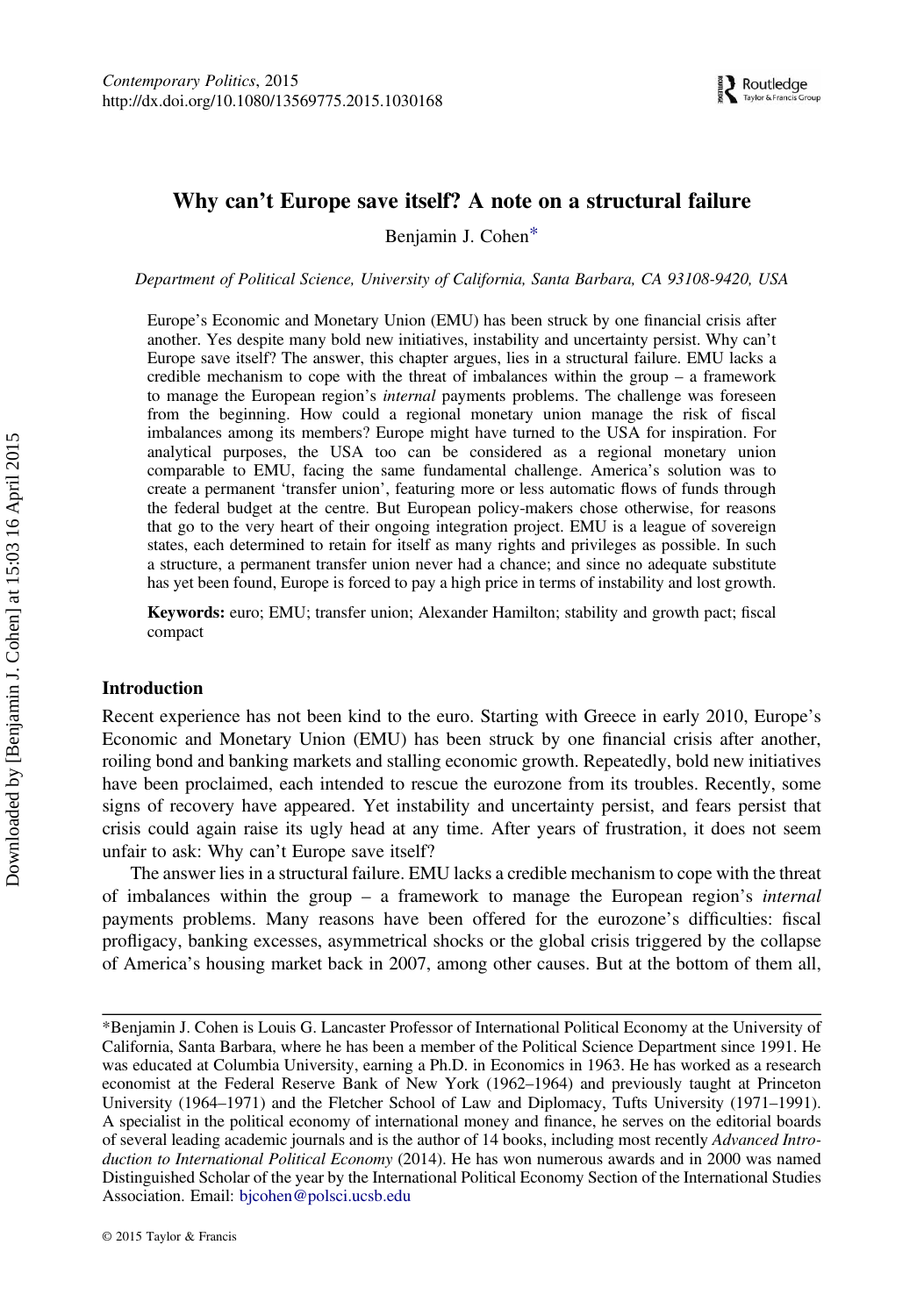as many now acknowledge, lies a fundamental mismatch between EMU's rules for monetary policy and fiscal policy. While national currencies are merged under a single monetary authority, the European Central Bank (ECB), public budgets remain almost entirely in the hands of individual governments. The challenge has been to find some way to reconcile institutional arrangements for the two realms of policy.

The aim of this brief note is to document EMU's structural failure in greater detail. I begin with an analogy: the similarity between Europe's challenge and the comparable threat faced by the USA ever since the creation of its own monetary union. Faced with the same underlying mismatch, America eventually found its own unique solution – a permanent 'transfer union', a form of mutual risk sharing featuring more or less automatic flows of funds through the federal budget at the centre. Europe had much to learn from the USA experience, had policy-makers been more receptive.

Admittedly, the analogy between contemporary Europe and the historical USA is by no means perfect. Obviously, the two sides of the Atlantic differ in many critical details. Not least, the USA is a genuine federal union, whereas Europe remains, at best, the equivalent of a confederation – a league of still sovereign states. Nor is the American model of regional financial crisis-management ideal in every respect; it too has its limitations. But a comparison of the two cases does suggest one critical advantage. By making transfers automatic, America's model succeeds in depoliticizing the mutualization of risk, thus enabling the system to work smoothly with relatively little controversy. It may not be optimal, but it does work a lot better than anything that Europe has been able to put together until now. However imperfect the analogy, therefore, it is clear that the USA experience offered useful lessons for Europe. Much the same point is also made by Sonja Puntscher Riekmann and Doris Wydra in their contribution to this collection of essays. Riekmann and Wydra provide insightful historical detail on how America's transfer union, now firmly entrenched in practice, was constructed incrementally over the course of many decades.

Here, to avoid duplicating the Riekmann and Wydra narrative, I outline just the essential elements of the US model. I then go on to chronicle and critique Europe's repeated attempts to build a comparable scheme of its own. Initiatives began with the Maastricht Treaty, EMU's founding document, and have continued to the present day. Europe's efforts to save itself have been extensive and most recently, under the pressure of repeated crises, unexpectedly swift. Results, however, have been meagre and, barring a radical change in European political culture, are likely to remain so, dooming Europe to the dismal possibility of yet more financial instability and lost growth. Comparison with the American model helps to explain why.

#### The challenge

The challenge facing Europe was foreseen from the beginning. How could a regional monetary union manage the risk of fiscal imbalances among its members? As early as 1989, an influential report of the European Commission – the celebrated Delors Report (Committee for the Study of Economic and Monetary Union, [1989\)](#page-12-0) – argued that a European common currency would need fiscal shock absorbers to cope with the possibility of asymmetric disturbances to member states. And over the course of the 1990s, as planning proceeded for the birth of the euro in 1999, there were many voices calling for some kind of mutual insurance mechanism – a form of institutionalized risk sharing – to provide help to states in distress. What might that mechanism have looked like?

Europe might have turned to the USA for inspiration. America has been living with the same risk of internal imbalances ever since the Union was founded, with its separate states and single dollar. For analytical purposes, the USA can be considered as the equivalent of a regional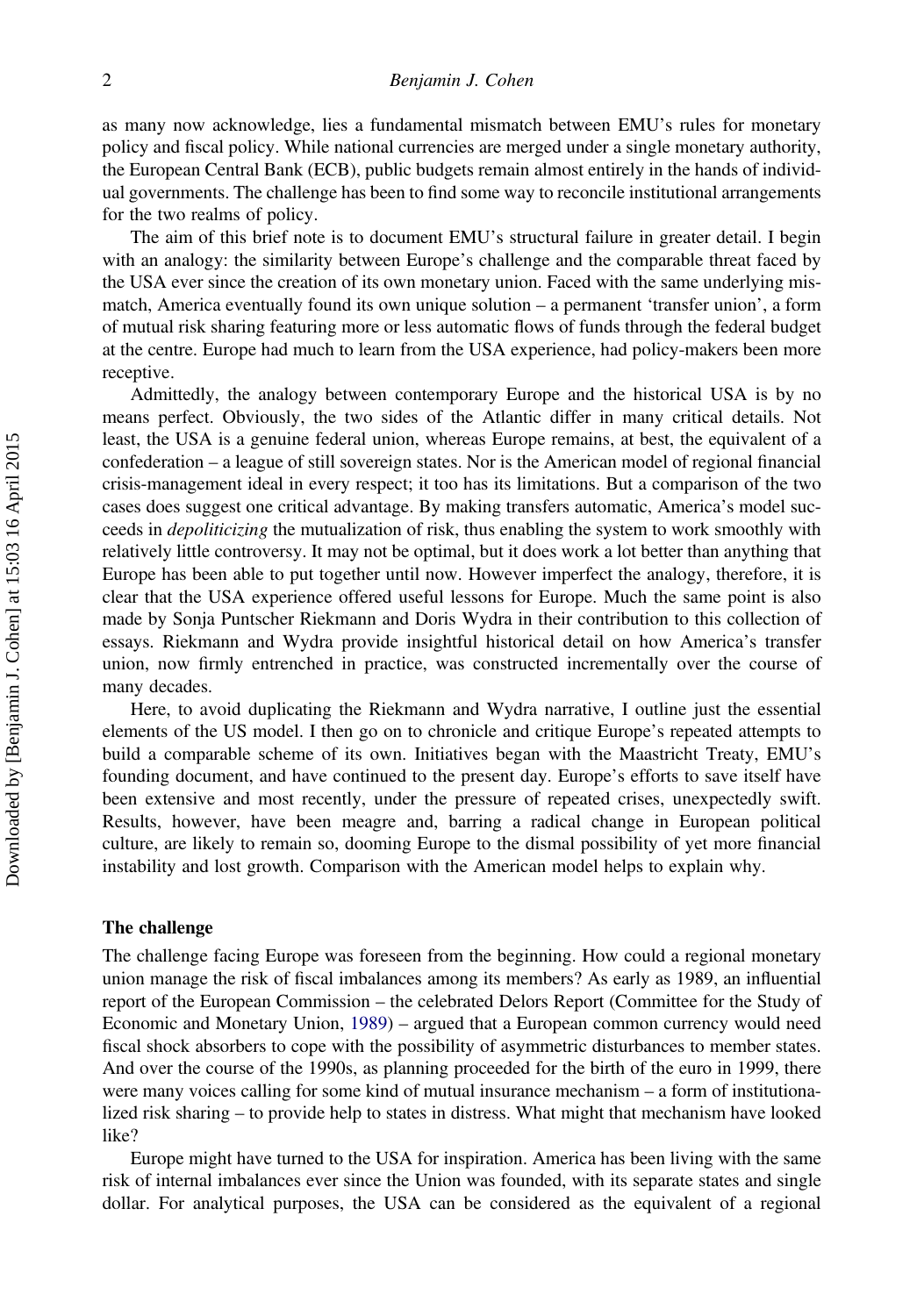monetary union comparable to EMU, facing the same fundamental challenge. America's solution, building on the early reforms of Alexander Hamilton, George Washington's Secretary of the Treasury, was to create a transfer union based on the principle of automatic risk sharing. In practice, however, European policy-makers chose otherwise.

The US system is hardly a perfect model. Like Rome, it took much more than a day to build – nearly a century and a half, in fact. Moreover, financing of imbalances within the USA is far from comprehensive, in part because the process of adjustment is eased considerably by a degree of wage flexibility and labour mobility between the states that remains far higher than in today's European Union (EU). But there is no reason why Europe could not have learned from America's experience, and there was certainly no reason why Europeans should have to wait a century and a half to find their own solution. In practice, however, policy-makers chose otherwise for reasons that go to the very heart of their ongoing integration project. EMU, like the broader EU of which it is a part, remains a league of sovereign states, each determined to retain for itself as many rights and privileges as possible. In such a structure, a permanent transfer union never had a chance and no adequate substitute has yet been found.

#### The American approach

The American approach, arrived at experimentally over many decades, combines three critical features: (1) transfers between the federal government and the 50 states; (2) limitations on the deficits of individual states and (3) an absence of federal bailouts of states in difficulty (Bordo, Markiewicz, & Jonung, [2011](#page-12-0); Henning & Kessler, [2012\)](#page-12-0). Together, this trio of features operates to minimize stresses that might otherwise emerge from payments imbalances within the Union. They are like the three legs of a stool, all necessary to keep things stable.

Of course, the risk of crisis is by no means eliminated, as anyone from California – which just a few short years ago appeared to be teetering on the edge of bankruptcy – can easily attest. But the chance of a systemic crisis within the US monetary union is certainly lowered to a considerable degree from what it might otherwise be in such a heterogeneous collection of units. Through the operation of so-called 'automatic stabilizers', the system works admirably to ease tensions when troubles do erupt. States in deficit automatically benefit from increased transfers from the centre – in the form of unemployment benefits, welfare assistance and similar expenditures – as well as from reduced tax payments to Washington. Effectively, the money comes from states in surplus, whose net transfers to the centre correspondingly increase. Studies suggest that federal fiscal stabilizers act to offset asymmetric shocks in the USA by anywhere from 10% to 40% (Her Majesty's Treasury, [2003](#page-12-0); Kletzer & von Hagen, [2001](#page-12-0); Mélitz & Zumer, [2002;](#page-12-0) O'Rourke & Taylor, [2013\)](#page-12-0).

The origins of the American approach go back to the so-called debt assumption plan of Alexander Hamilton, appointed by George Washington in 1789 as the country's first Treasury Secretary under the newly ratified Constitution. Under the earlier Articles of Confederation, some of the original 13 colonies had engaged in extensive borrowing, resulting in unbearably high level of debt. Under Hamilton's plan, salvation lay in a once-and-for-all debt mutualization. All state liabilities were consolidated and assumed by the federal government, which in turn was granted new powers to raise taxes as well as the sole right to issue currency. Outstanding obligations were converted into long-term bonds and mechanisms were created to both service and amortize the collective debt. The core idea of the 'Hamiltonian moment' was to stabilize the public finances and firmly establish the fiscal authority of the centre.

The next step came in the 1840s, following a new period of large-scale borrowing by the states. When a crisis struck with the financial panic of 1837 and subsequent recession in 1839–1843, numerous states again sought bailouts from the federal government, recalling the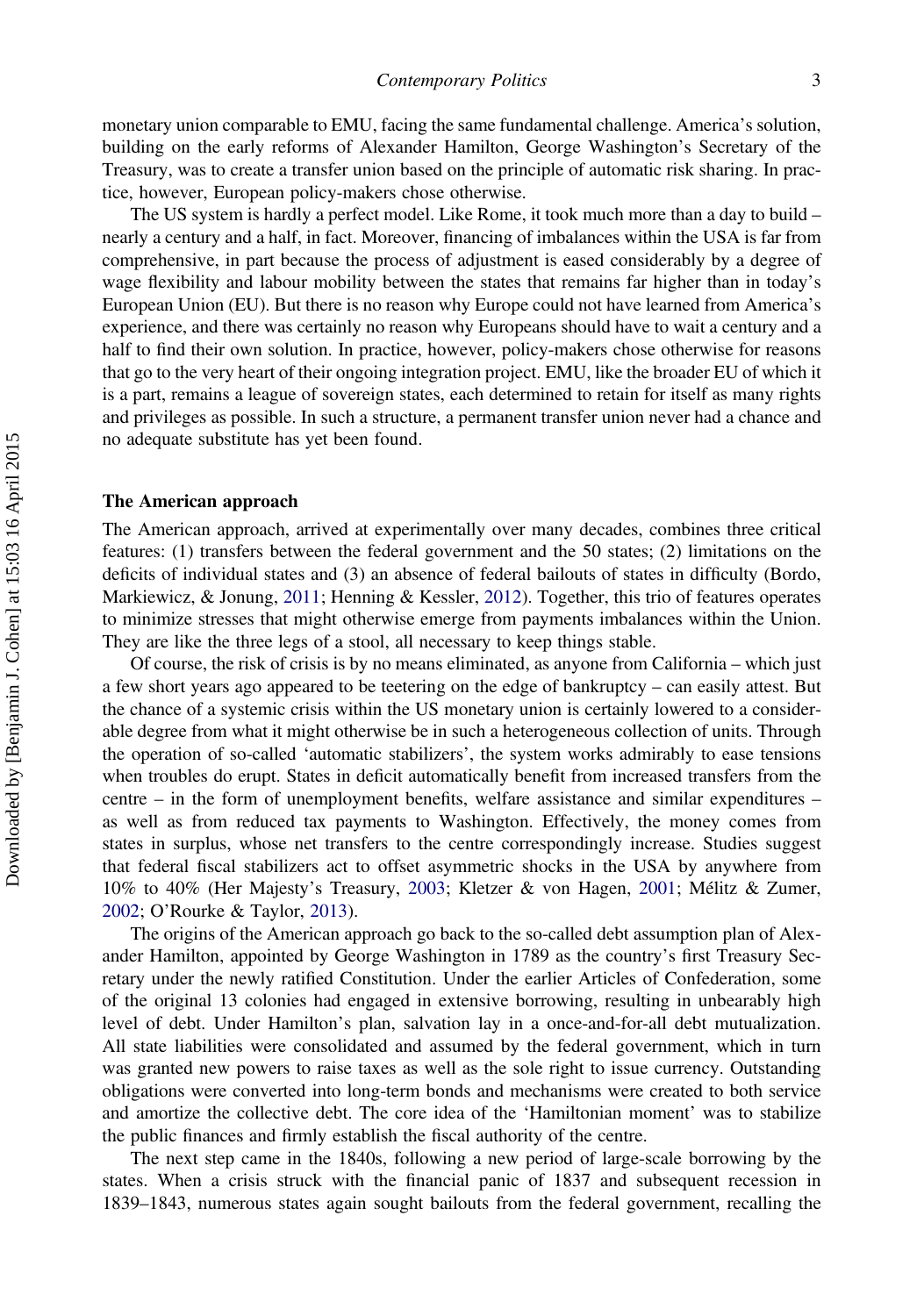precedent of the Hamiltonian moment. There had also been a second takeover of state debts after the War of 1812. But this time Congress refused to comply, forcing some eight states (plus Florida, then still a territory) into default. At issue was the problem of 'moral hazard' – the risk that states might repeatedly engage in excessive borrowing precisely because of an implied commitment of support from the centre. Washington, it seemed, was determined to send a costly but clear signal that states could no longer rely on the federal government to dig them out of their own holes. A new no-bailout norm was to be established.

In effect, Congress was invoking what an old jest calls the First Law of Holes: When you find yourself in one, stop digging. States, in turn, apparently got the message. In subsequent years, most states eventually adopted what today would be called 'debt brakes' – balance-budget amendments to their constitutions or equivalent provisions in state law requiring balanced budgets. The principle of limitations on state deficits also became an accepted norm.

The final step came during the Great Depression of the 1930s, when Franklin Roosevelt's New Deal programmes greatly expanded Washington's role in the national economy. Though many states again found themselves in trouble (and one state, Arkansas, did in fact default in 1933), no new federal bailouts were provided. The no-bailout norm held. But much help did begin to come instead in the form of conditional or unconditional transfers for such purposes as unemployment compensation or welfare relief. From that point on, automatic stabilizers became an integral part of the federal system, a form of risk sharing that is so familiar today that it is rarely even noticed – hidden in plain sight, as it were. The third leg of the stool was now set in place.

#### The European approach

With its three-legged stool, the USA transfer union operates with reasonable effectiveness to cope with imbalances among the states. The system is hardly perfect. From time to time states do still get into trouble, sometimes quite deeply. But not a single one of the 50 states of the Union, in modern times, has ever actually been forced into bankruptcy. Because transfers occur more or less automatically, overt controversy is eliminated. Effectively the process is depoliticized, barely noticed and rarely questioned. Compare that with the recent turmoil in EMU members like Greece or Cyprus, both of which have actually defaulted on parts of their debt. In their cases, political conflict could not be avoided either domestically or in relations with creditors.

Regrettably, Europe has not chosen to learn from America's experience. EMU's architects were not unaware of the US precedent, but they were unprepared to replicate it. The opportunity was missed. Only two legs of the stool were ever attempted – a no-bailout norm and limitations on budget deficits – and neither has proved to be particularly supportive. The third leg – automatic fiscal transfers – has never even been seriously contemplated.

#### Maastricht

Throughout the planning for EMU, it was clear that member governments were determined to keep fiscal policy in their own hands. But it was also understood that some kind of discipline would have to be enforced to limit the risk of excessive borrowing. That was the clear message of the Delors report. Hence two carefully crafted safeguards were written into the Maastricht Treaty (formally known as the Treaty on European Union), which was signed in 1992 and came into effect in 1993. One provision banned bailouts of states in difficulty. The other set limits on permissible deficits and debt (the 'excessive deficit procedure' (EDP)).

The ban on bailouts was quite explicit. In the Treaty's words (Article 104b), 'The Community should not be liable for or assume the commitments of central governments, regional, local or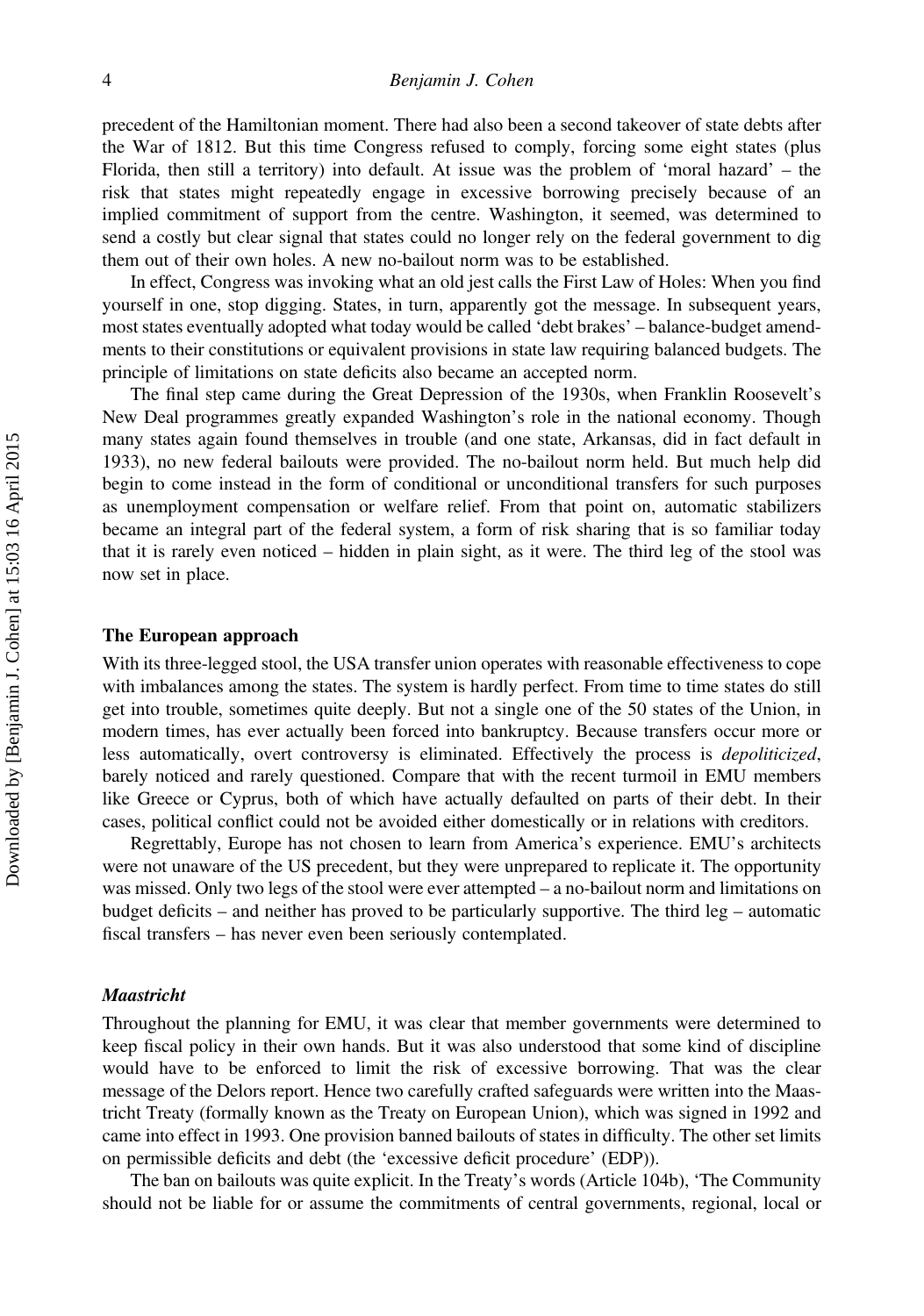other public authorities, other bodies governed by public law, or public undertakings of any Member State.' But the force of the ban was vitiated by a giant loophole spelled out elsewhere in the Treaty (Article 103a), which allows that 'Where a Member State is in difficulties or is seriously threatened with severe difficulties … the Council may … grant, under certain conditions, Community financial assistance to the Member State concerned.' In effect, the ban holds only until it is tested, and then it may be pre-empted. Essentially, it is a dead letter and has not prevented rescues of several governments since EMU's troubles erupted in 2010, including Portugal, Ireland, Greece and Spain – the derisively labelled PIGS – plus, most recently, Cyprus.

In similar fashion, the EDP was spelled out in considerable detail in the Treaty (Article 104c) and an accompanying protocol. Budget deficits were not to exceed 3% of gross domestic product (GDP); government debt was not to exceed 60% of GDP; and should either of these limits be violated, penalties might be imposed, including 'fines of an appropriate size'. Further detail was added in the so-called Stability and Growth Pact (SGP) agreed in 1997, clarifying provisions both for surveillance of individual government performance (the 'preventive arm') and for imposition of sanctions (the 'dissuasive arm').

Here too, however, the force of the safeguard turned out to be considerably less than intended, to widespread disappointment. In actual practice, the EDP and SGP proved to have little real 'bite'. The first major test came in the early 2000s, when both Germany and France found themselves with deficits in excess of the 3% limit. Enforcing penalties on EMU's two largest members simply proved infeasible. Instead, in the name of greater flexibility, Berlin and Paris pushed through a reform of the rules in 2005 that allowed them to receive a waiver of their violations, setting a precedent for others to follow. That does not mean that the arrangement thus became absolutely toothless. Empirical evidence suggests that, at least in its early years, the SGP did in fact manage to exercise some measure of discipline, with an especially strong impact on EMU's smaller members (Annett, [2006](#page-12-0)). But it is significant that to date not a single government has ever been formally penalized for missing prescribed budget or debt limits.

#### **Crisis**

And then came the global financial crisis, which was bound to put EMU's design to the test. It quickly became clear that Europe's wobbly two-legged stool was no place to sit.

At first, Europeans were inclined to breathe a sigh of relief. Monetary union, they felt, had actually reduced their vulnerability to the kind of financial tsunami that was engulfing nations elsewhere. In the past, a crisis like this one might have triggered waves of speculation against the EU's weaker currencies, creating a maelstrom of monetary instability. But now, with a single joint money having replaced a gaggle of national currencies, members no longer had to fear the risk of exchange-rate disturbances inside their bloc. As The Economist [\(2009a\)](#page-12-0) commented at the time: 'Being part of a big club has made a currency run far less likely.' For a continent long plagued by monetary instability, that seemed no small accomplishment. Europeans could be forgiven for thinking that, for them at least, the worst had been averted.

It soon became apparent, however, that they were wrong. Speculative tensions had not been eliminated. They were merely *diverted* – from the currency market to the market for government bonds. Prior to the global tsunami, investors had barely distinguished among the securities of different governments in the eurozone; spreads over the key 10-year German 'bund' remained remarkably narrow, rarely going even as high as one-half of 1% (50 basis points). But by 2009 the climate had shifted. Instead of gambling on exchange rates, investors began to bet on sovereign debt, with the greatest attention focused on weaker members at the periphery of EMU. That meant in particular the notorious PIGS, with their massive liabilities and gaping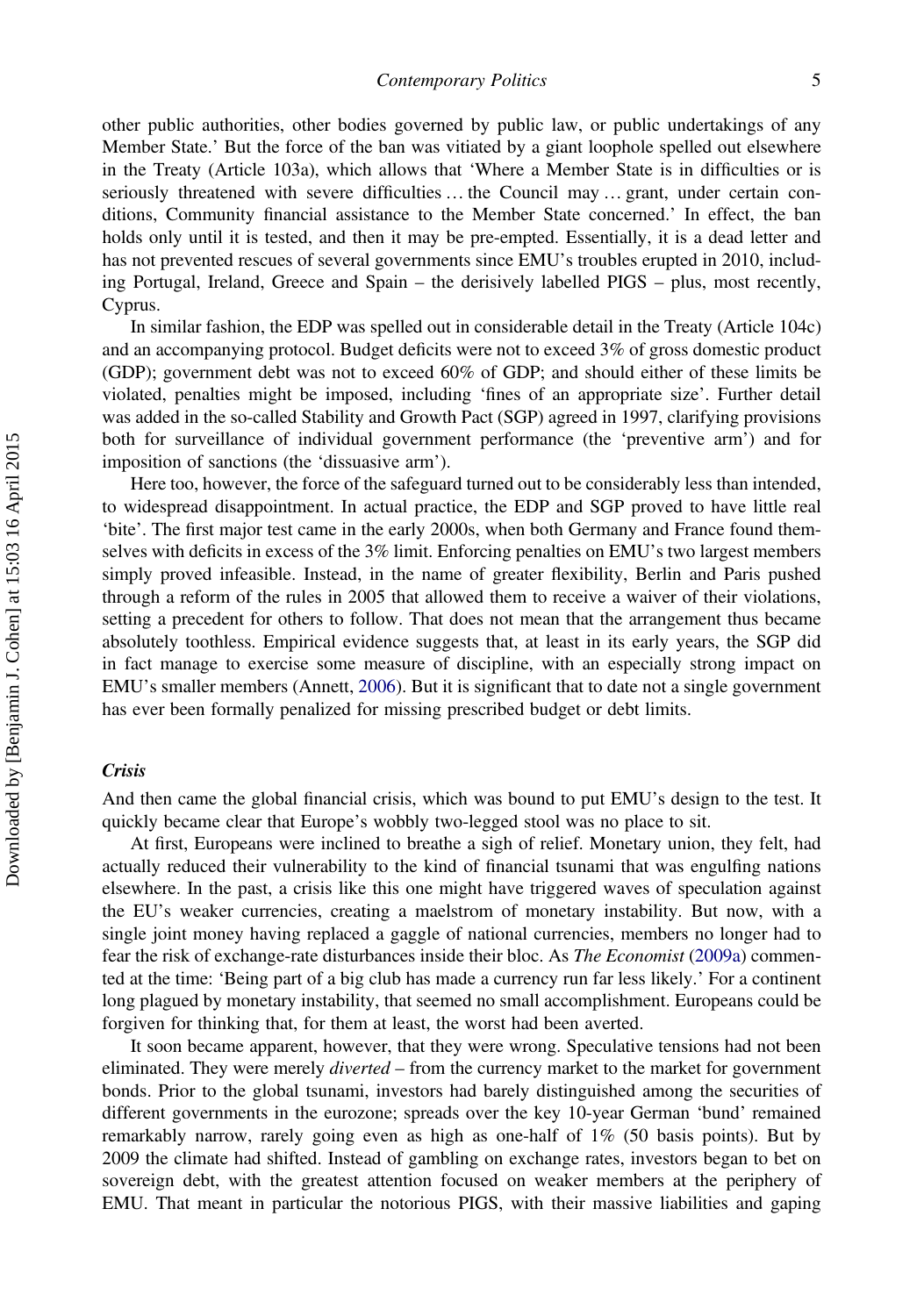budget deficits. For all four PIGS, credit ratings soon were being downgraded and spreads started to widen dramatically – at times, to as much as 500 basis points or more. After 'a brief moment in the sun', as *The Economist* put it [\(2009b\)](#page-12-0), EMU found itself increasingly threatened by looming storm clouds of potential default. By 2010, it was plain that Europe faced an acute internal payments problem.

#### Response

How should Europe have responded? For some, it was time at last to take the American precedent seriously. 'Oh, for an Alexander Hamilton to save Europe!', lamented the eminent economist Ronald McKinnon [\(2011](#page-12-0)). EMU, he declared, needed its own Hamiltonian moment. And many in Europe agreed, including the European Commission [\(2012](#page-12-0)) which issued a policy paper – known as the blueprint report – calling for a full fiscal union within as little as five years. Central, said the Commission, would be 'an autonomous euro area budget providing for a fiscal capacity for the euro area to support Member States in the absorption of shocks' – in other words, the missing third leg of the stool. But once more the opportunity was missed. Yet again, Europe's response was two-legged, leaving the stool as unsteady as ever. The third leg is still missing.

To begin with, the Maastricht Treaty's bailout ban – already effectively a dead letter – has now been formally abandoned. Following an initial rescue package for Greece in March 2010 (a second rescue had to be organized two years later, and a third may still be in the offing), policy-makers moved in May 2010 to create a more regularized safety net for troubled debtors. Alongside an already existing Commission lending window of some €60 billion, available to all EU countries, a new European Financial Stability Facility (EFSF) was set up as a temporary backstop for EMU. The EFSF was established for a period of three years with total resources advertised at  $\epsilon$ 440 billion. Together with a parallel pledge from the International Monetary Fund (IMF) of an additional  $\epsilon$ 250 billion if needed, this meant a total of  $\epsilon$ 750 billion (close to one trillion dollars) might now be available to sustain investor confidence. The hope was to calm the financial waters with what would be seen as an overwhelming show of force – a strategy of 'shock and awe', as it were, to forestall any further spread of default concerns across Europe.

The impact, however, was short-lived. Observers were quick to note critical weaknesses – most importantly, the fact that no money was actually being provided up front. The EFSF was not a fund. Rather, EMU governments merely committed to backing a borrowing mechanism, a so-called 'special purpose vehicle', that would be authorized to raise money by issuing debt should a member country find itself in trouble. Moreover, not all of the  $\epsilon$ 440 billion would actually be available for lending, since some of the cash raised would have to be held in reserve to protect the EFSF's triple-A credit rating, and all eurozone governments would have to agree to the loan. In practice, not more than  $\epsilon$ 250 billion might have been truly usable in the event of an emergency. The general sense was that the Europeans were still far from a real solution to their problems. In the words of The Economist [\(2010](#page-12-0)), 'the rescue plan has a patched-together feel … . The package, impressive though its scale and speed may be, only buys time for troubled governments'.

Within months, therefore, Europe's leaders were forced back to the drawing board, to try again to calm the waters. In November 2010, simultaneous with a rescue mounted for Ireland (the second of the PIGS to get help), agreement was reached to create a permanent new lending arrangement for EMU. That was the European stability mechanism (ESM), which began life in 2012 and formally succeeded the EFSF at the end of the temporary facility's three-year life in 2013. Unlike the EFSF, the ESM is a genuine inter-governmental organization with paid-in capital of €80 billion and an effective lending capacity of €500 billion. Loans from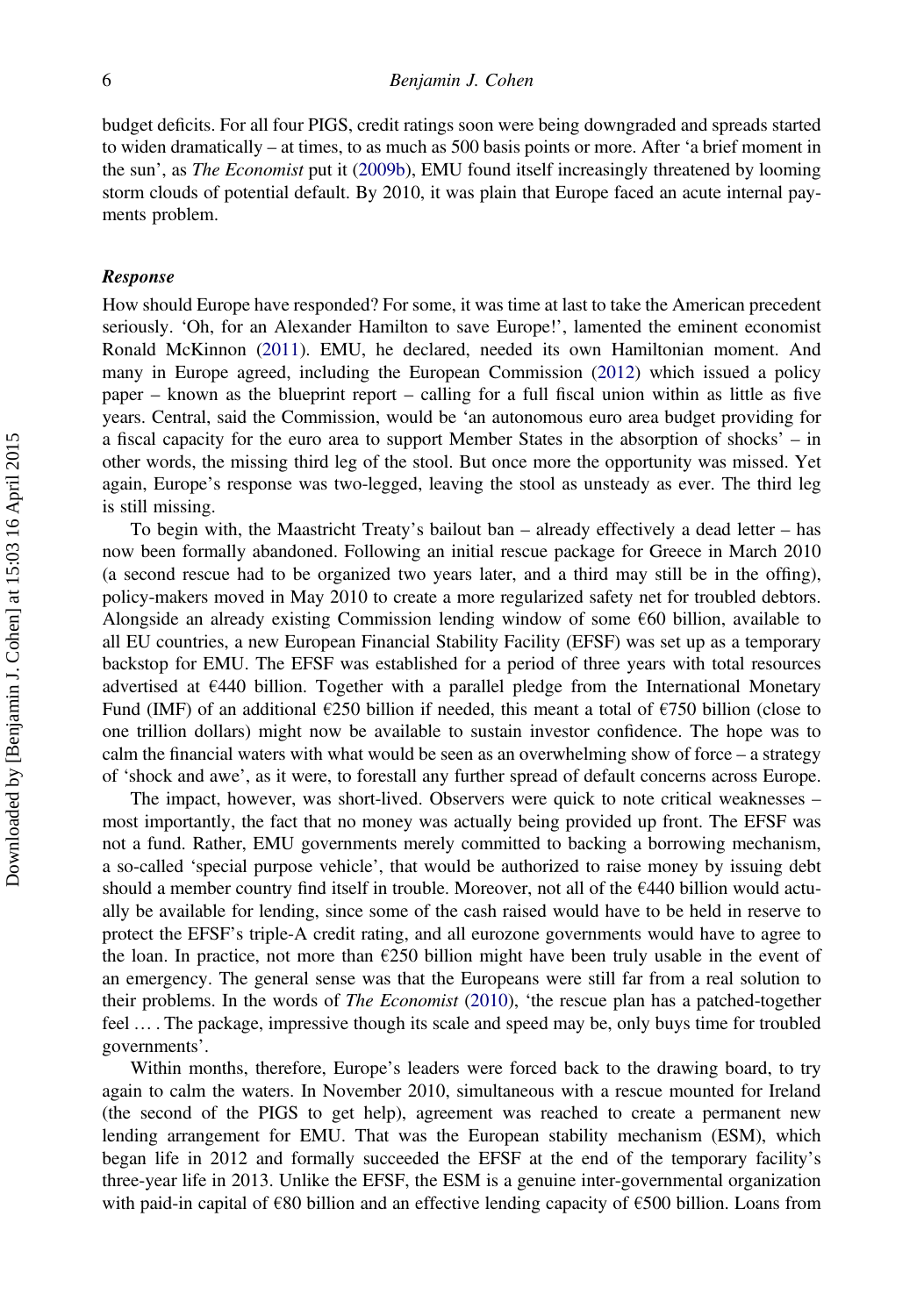the ESM are meant to be available on an ongoing basis to deal with any future asymmetric shocks within the bloc. From now on the eurozone would have a formal safety net for governments, though numerous details of the new fund's structure and responsibilities were left to be worked out – and, indeed, are still being negotiated years later. In many respects, the ESM remains a work in progress. Yet the essential message was clear. Member states were no longer on their own. The ban on bailouts was now officially renounced.

But what, then, about the moral hazard problem? What might now stop member governments from digging new holes for themselves? It was clear that once the ESM backstop was put in place, more effective safeguards would also be needed to curb the risk of renewed fiscal profligacy. So even while weakening the no-bailout leg of the stool, policy-makers sought to strengthen the second leg, aiming to further limit budget deficits and debt. Under pressure from Germany, the eurozone's paymaster, a twofold strategy was devised. To deal with immediate threats, tough policy conditions would be imposed on even the most deeply troubled debtors. Austerity was the price to be paid for a bailout, even if it meant prolonged stagnation or worse. To deal with the longer term a tighter version of the SGP would be implemented, giving real teeth to EMU's debt brakes. Discipline would have to be hard-wired into the management of EMU. There could be no more Greek tragedies.

Thus, after vigorous lobbying by Berlin, the European Fiscal Compact was born – an updated version of the SGP. Agreed in March 2012 by 25 of the 27 countries that were then EU members (all but Britain and the Czech Republic; Croatia joined the EU later), the Compact called for formal balanced-budget rules to be written into national law or constitutions within one year. At the heart of the Compact is a new 'golden rule' limiting primary budget deficits (i.e. deficits before interest payments) to no more than 0.5% of GDP over the full economic cycle. In addition, both the preventive arm and the dissuasive arm of the SGP were given new muscle. Budget projections are now to be submitted to the Commission every year for its approval; fiscal outcomes are to be carefully monitored on a regular basis; and unless voted down by a weighted majority, costly sanctions are mandated for governments that breach the SGP's deficit limit of 3% of GDP. Access to the ESM safety net would by no means be easy.

#### A structural failure

Will all these be enough to save Europe? Key officials express little doubt. 'A widespread lack of trust in public finances weighs heavily on growth,' said Bundesbank president Jens Weidmann in a typical statement (as quoted in New York Times, [2012\)](#page-12-0). In these circumstances, he optimistically maintained, a firm golden rule should 'inspire confidence and actually help the economy to grow'. But was such optimism justified? One is reminded of the jocular definition of second marriage: the triumph of hope over experience.

#### A wobbly stool

In reality, the stool is as wobbly as ever, still resting on just two legs: the ESM plus the Fiscal Compact. Neither support is especially reliable and the critical third leg – some sort of mutual insurance mechanism to complete the transfer union – is still missing.

At least two questions hover over the ESM. One issue is whether the planned lending capacity of the fund, at €500 billion, will actually be enough should serious shocks simultaneously hit one or two of EMU's larger members, such as Spain or Italy. With financial-market contagion an everpresent threat, spreading pressures from country to country, the credibility of the safety net could quickly wither. And a second issue is whether governments would be prepared to accept the tough policy conditions that are supposed to be tied to any financial assistance. There is nothing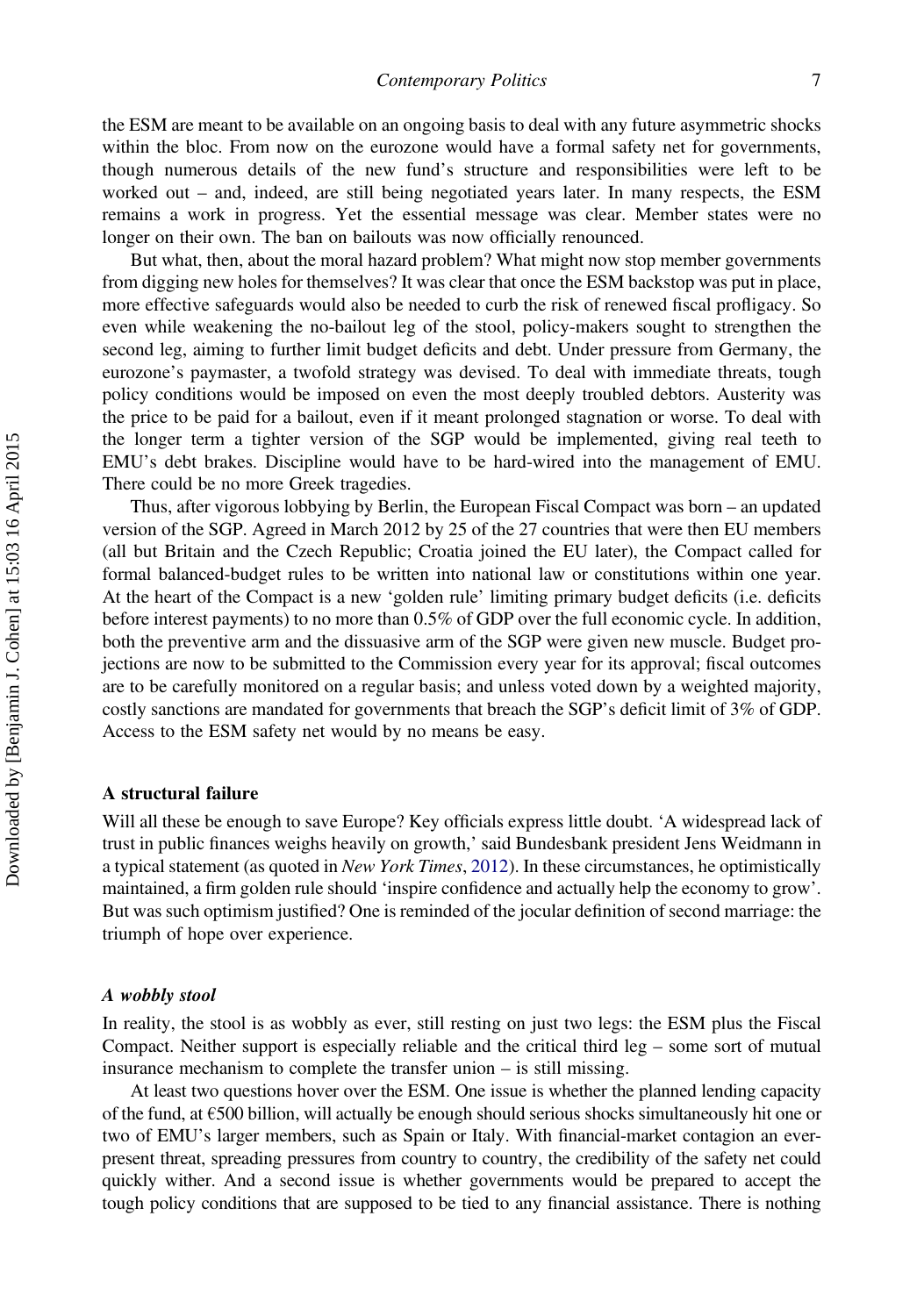automatic to the ESM's operations. The model is IMF conditional lending, not the US transfer union. To qualify for help, a member state must first agree to the terms of a strict adjustment programme, featuring above all fiscal 'consolidation' (a polite synonym for austerity). Governments are well aware of the high price some of the PIGS have been forced to pay, in terms of lost growth and high unemployment. They can also see how difficult it has been for countries like Greece or Portugal, once bailed out, to get out from under the tutelage of their creditors. Few will want to be put through the same kind of wringer. For some, default may begin to seem a more attractive option.

Likewise, a major question hovers over the Fiscal Compact: Can it be enforced? We know what happened to the SGP. When push came to shove, members shrank from the drastic step of enforcing formal sanctions. The dissuasive arm proved feeble. So why should any greater sense of resolve be expected now? For all of the Compact's insistence on formal debt brakes, the same risk of hesitation remains. Already, in its first year of operation, the terms of the Compact were greatly eased. In 2013 as many as six countries – including such major players as France, the Netherlands and Spain – were all given extra time to bring their budget deficits down below the magic 3% limit. No offending state was penalized, and further delays have more recently been approved. Observers could be forgiven, therefore, for thinking that the new Compact is turning out to have no more bite than the old SGP. Simon Tilford, chief economist at the Centre for European Reform in London, probably put it best when he described the Compact as 'little more than a stability pact with lipstick' (as quoted in New York Times, [2011\)](#page-12-0).

Clearly, EMU would be better off with American-style automatic transfers to balance the other two legs of Europe's stool. Even the normally circumspect IMF concurs that 'some system of temporary transfers … to increase fiscal risk sharing' would seem 'essential' (Allard et al., [2013](#page-12-0), p. 4). A formal shock absorber would not be a magic bullet, solving all ills. Perfection is too much to hope for. But without something of the kind to help cope with imbalances within the group, the eurozone will remain condemned to persistently sub-optimal economic performance. Failure is built into EMU's institutional structure.

#### The reason

The reason for failure is clear. Despite all the troubles of recent years, the fundamental mismatch between EMU's rules for monetary policy and fiscal policy is still firmly in place. Member governments, ultimately, remain in charge of their own budgets; and that in turn is due to a European political culture that remains stubbornly resistant to the final surrender of the last shreds of national sovereignty. As one acute observer summarizes (Unger, [2013](#page-12-0)):

The basic problem is that the EU is not a true union but more a collection of states that have not in any real sense ceded decision-making power to a central authority. The result is chaos fed by conflicting national objectives.

In practice, EMU's structural failure could be remedied in any number of ways. The closest to optimal would be a full fiscal union as recommended by the European Commission [\(2012](#page-12-0)) in its blueprint report, modelled on (though not necessarily identical with) the historical American approach. To borrow from the language of international trade theory, that would be EMU's 'first-best' option. A recent study suggests that introduction of a European transfer union replacing just one-third of national tax regimes would serve to offset up to 15% of regional asymmetric shocks (Bargain et al., [2013\)](#page-12-0). But, sadly, a system of automatic stabilizers working through a large budget at the centre seems beyond reach. The Commission's proposal was firmly rejected at a summit of EU leaders in December 2012.

More realistic might be some form of limited risk sharing that would not be strictly conditional, as suggested recently by the IMF (Allard et al., [2013\)](#page-12-0). One possibility would be a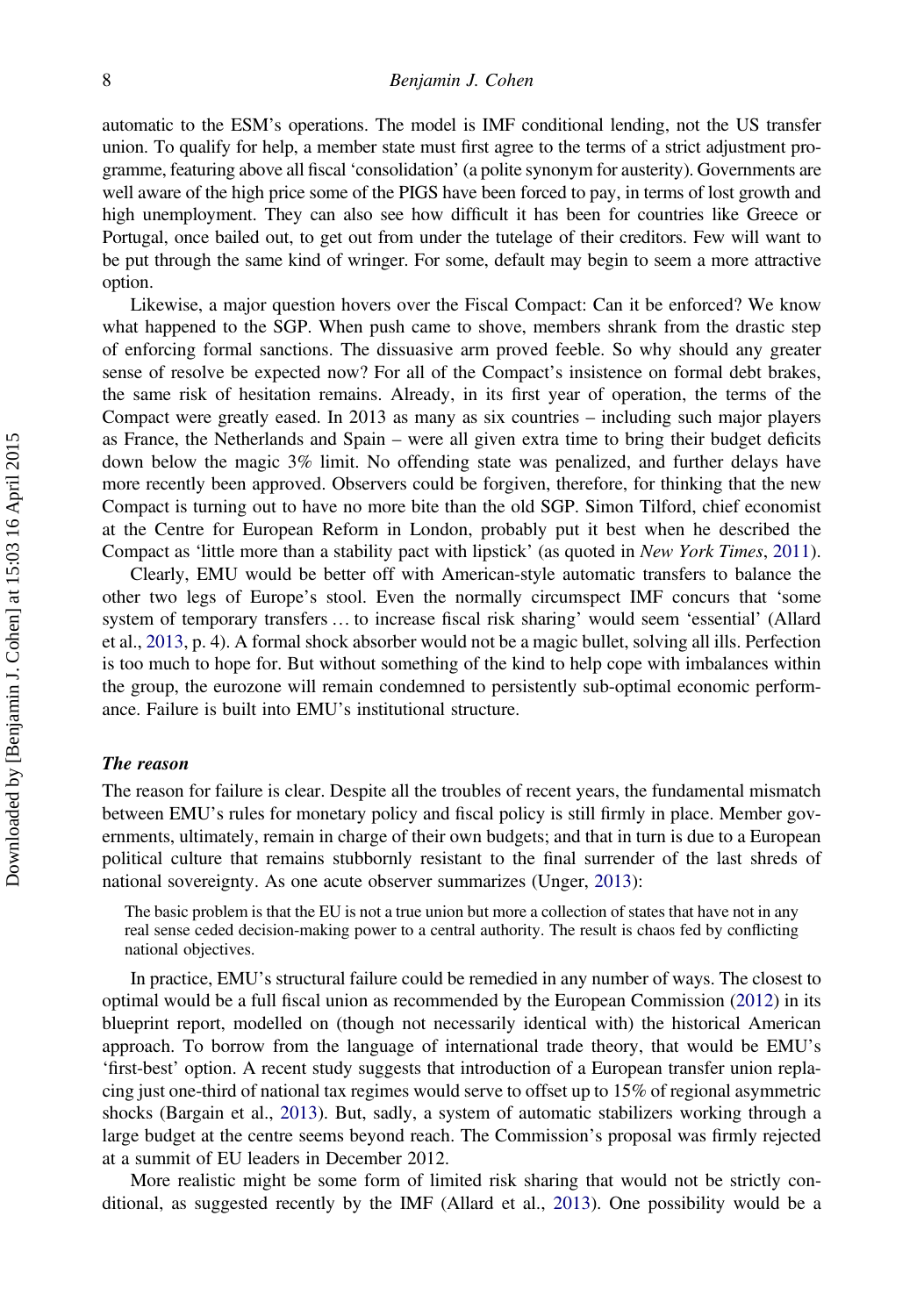partial mutualization of sovereign debt through the issue of joint bonds – 'Eurobonds', in the jargon. Another might be a system of collective bank-deposit guarantees, to help share the burden of sudden banking crises, or a common scheme for unemployment insurance. And yet another might be common dedicated 'rainy day' fund authorized to make transfers to members experiencing negative shocks. Options such as these may be 'second-best', but they would surely be better than nothing.

As a practical matter, however, not even any second-best choice seems feasible in today's Europe. In late 2013 Pierre Moscovici, then France's Finance Minister, proposed a form of mutualization through creation of a shared unemployment insurance system. But his idea was immediately shot down by German chancellor Angela Merkel in remarks during Germany's parliamentary election campaign. 'I oppose mutualizing things … as proposed by other parties,' she declared. 'When at the end the stronger countries also get weak, everybody will be weak and this mustn't happen to Europe' (as quoted in the *Wall Street Journal*, [2013](#page-12-0)). As the IMF (Allard et al., [2013,](#page-12-0) p. 6) commented dryly, 'political backing … remains elusive'.

Therein, down deep, lies the most critical difference between the European and American approaches. The pieces of America's transfer union began to fall into place only once the original Articles of Confederation were replaced with the hallowed USA Constitution, providing the space for what we now remember as the Hamiltonian moment. Thirteen fractious former colonies were merged into one federal state, with ultimate authority over fiscal policy now shifted to the centre. Europe, by contrast, remains at the Articles of Confederation stage – still far from anything that might be described as a genuine political federation. Policy-makers as yet are unprepared to countenance seriously any kind of automatic transfers within their group. As a result, EMU's structural failure persists. Europe is still trying to perch on a stool with only two legs – an uncomfortable prospect at best.

#### The price

Europeans are entitled to their political culture, of course. If they prefer to remain at the Articles of Confederation stage, that is their choice. But they should also be aware of the material price they are forced to pay for their resistance to some form of genuine risk sharing. The cost of a wobbly stool, in terms of real economic performance, is lamentably high.

The dilemma can be simply put. Begin with the irrefutable fact that occasional payments problems are a virtual certainty in a group of states as heterogeneous as the membership of EMU. Any country can unexpectedly find itself in trouble. We may recall Germany at the time of the euro's birth, then labelled by some the 'sick man' of Europe. Or think of one-time high flyers like Ireland or Spain, brought down by banking crises not of their own making. In the absence of a permanent and automatic transfer union, every instance of serious imbalance must be negotiated anew; and since as a practical matter terms are invariably set by creditors, pressures to adjust tend to be fatally skewed, falling mainly on debtors. As John Maynard Keynes wrote about the classical gold standard: 'The process of adjustment is compulsory for the debtor and voluntary for the creditor' (as quoted by Moggridge, [1980,](#page-12-0) p. 28; emphasis in the original). While healthier countries can afford to be relatively passive, distressed states have little choice but to respond more proactively. But what can they do? Trade or capital controls are ruled out by their membership of the EU. Likewise, an independent monetary policy or exchange-rate devaluation is ruled out by their membership of EMU. Effectively, all that is left to them is what is politely called 'internal devaluation' – another synonym for austerity. An anti-growth bias is created.

Not everyone would agree with this interpretation, which is essentially Keynesian in nature. There is also a respectable alternative line of argument represented by Bundesbank president Jens Weidmann and others, variously labelled 'Austrian school' or 'ordo-liberalism'. According to this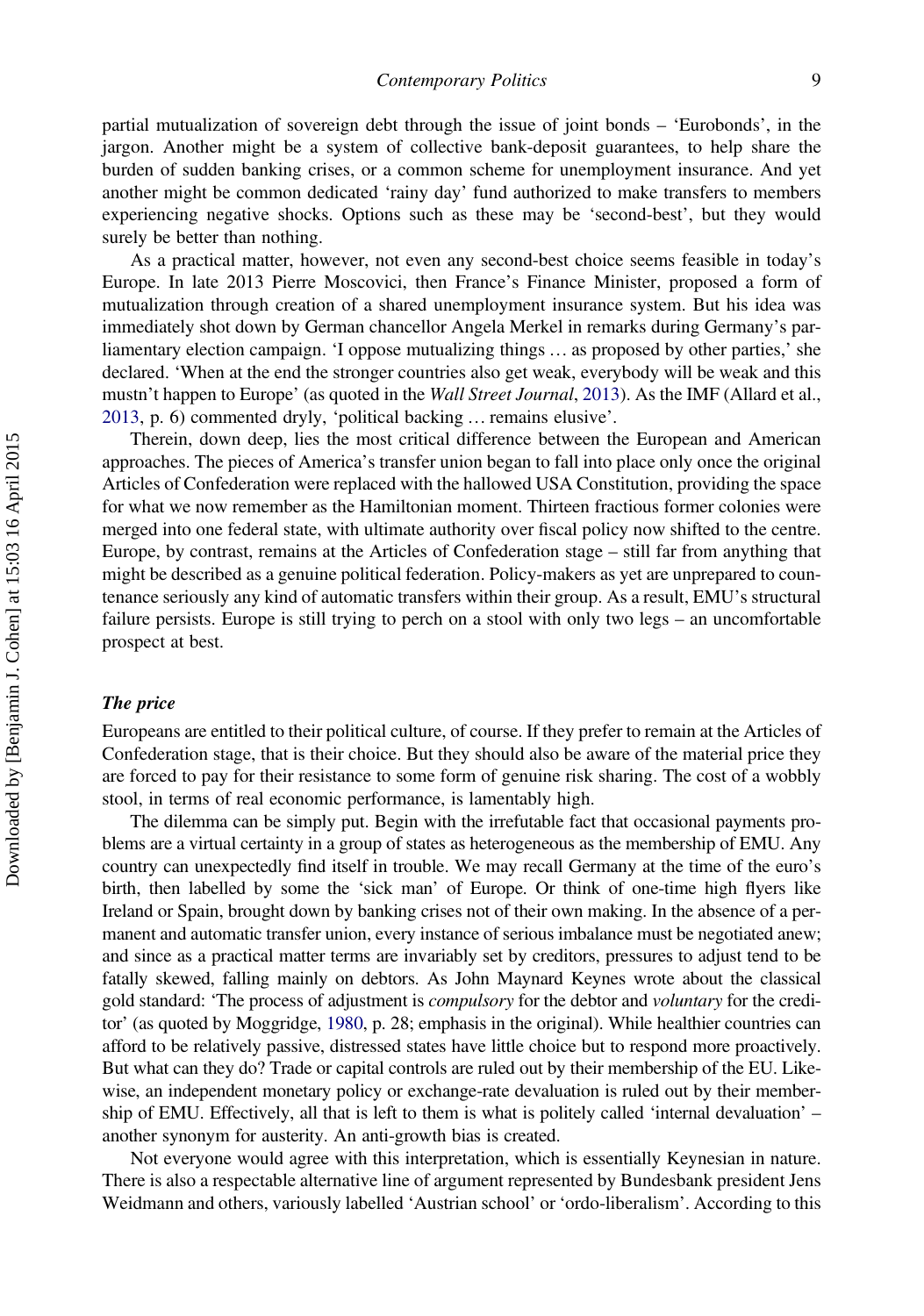line of argument, austerity is precisely what is needed to promote growth, by restoring trust in public finances. But after half a decade of exceedingly disappointing performance, it is hard to accord much credence to that sanguine point of view. Fiscal consolidation has generated not growth in Europe but repeated recessions, mass unemployment, and most recently the creeping onset of deflation. An anti-growth bias seems undeniable.

Indeed, matters might even be worse were it not for the actions of the ECB, which after some hesitation has moved vigorously to counter the risk of deflation. At the outset of the global crisis, the ECB hewed closely to its traditional anti-inflation mandate, even briefly raising interest rates in mid-2011. But a turning point came a year later, when the troubles of the PIGS seemed to threaten a break-up of the eurozone. The paucity of action on the fiscal front finally prompted Mario Draghi, president of the ECB, to intervene in a now celebrated speech to the London financial community in July 2012. The ECB, he pledged, would do 'whatever it takes to preserve the euro', adding 'believe me, it will be enough'. Specifically the ECB would now begin, under certain conditions, to buy up some of the debt of troubled sovereigns under a new programme given the label of 'outright monetary transactions'. Although in fact no such purchases have yet been made, the impact of Draghi's words was positive, easing some of the sense of panic that had taken hold in Europe's financial markets. And since then a broad range of measures have been undertaken to reduce interest rates and expand bank lending. At best, however, the ECB has been able to hold the fort, forestalling further deterioration. Its initiatives have done nothing to address the euro's underlying structural defect. EMU's anti-growth bias remains largely untouched.

Of course, the bias is nowhere to be found in the charter of the ESM or the fine print of the Fiscal Compact. De facto, however, it is plainly there for all to see. In effect, EMU has succeeded in resurrecting at the regional level the nineteenth-century rules of the game, when exchange rates were rigidly fixed, capital controls were verboten, and the preferred method of adjustment was domestic contraction – an updated version of the gold standard without gold. 'You shall not crucify mankind upon a cross of gold,' declared William Jennings Bryan in 1896. Today Europe's economic fortunes are being crucified upon a 'cross of euros' (O'Rourke & Taylor, [2013](#page-12-0)).

#### Conclusion

The bottom line, therefore, is clear. Europe's arrangements for coping with regional financial crisis, even after recent reforms, are inadequate; and barring a fundamental change in European political culture, are likely to remain so. The opportunity to take a lesson from the American experience has been brushed aside. EMU's structural failure remains unremedied, and the cost of that failure is high.

This does not mean that EMU must necessarily be abandoned, as the French intellectual Francois Heisbourg ([2013\)](#page-12-0) has argued in a recent book, La Fin du Rêve Européen (The end of the European dream). In his view, the euro cannot survive without a major shift towards a more federal structure, which he deems unlikely. Hence the common currency, he says, is doomed. But that is too extreme. Europe is capable of saving its monetary union from outright collapse. As I have argued elsewhere (Cohen, [2012\)](#page-12-0), lack of success does not mean outright failure. What it means, rather, is more of the same sub-optimal performance that has plagued Europe since the crisis began, including sluggish growth, persistent unemployment and financial instability. The eurozone will endure, but it will not prosper.

#### Disclosure statement

No potential conflict of interest was reported by the author.